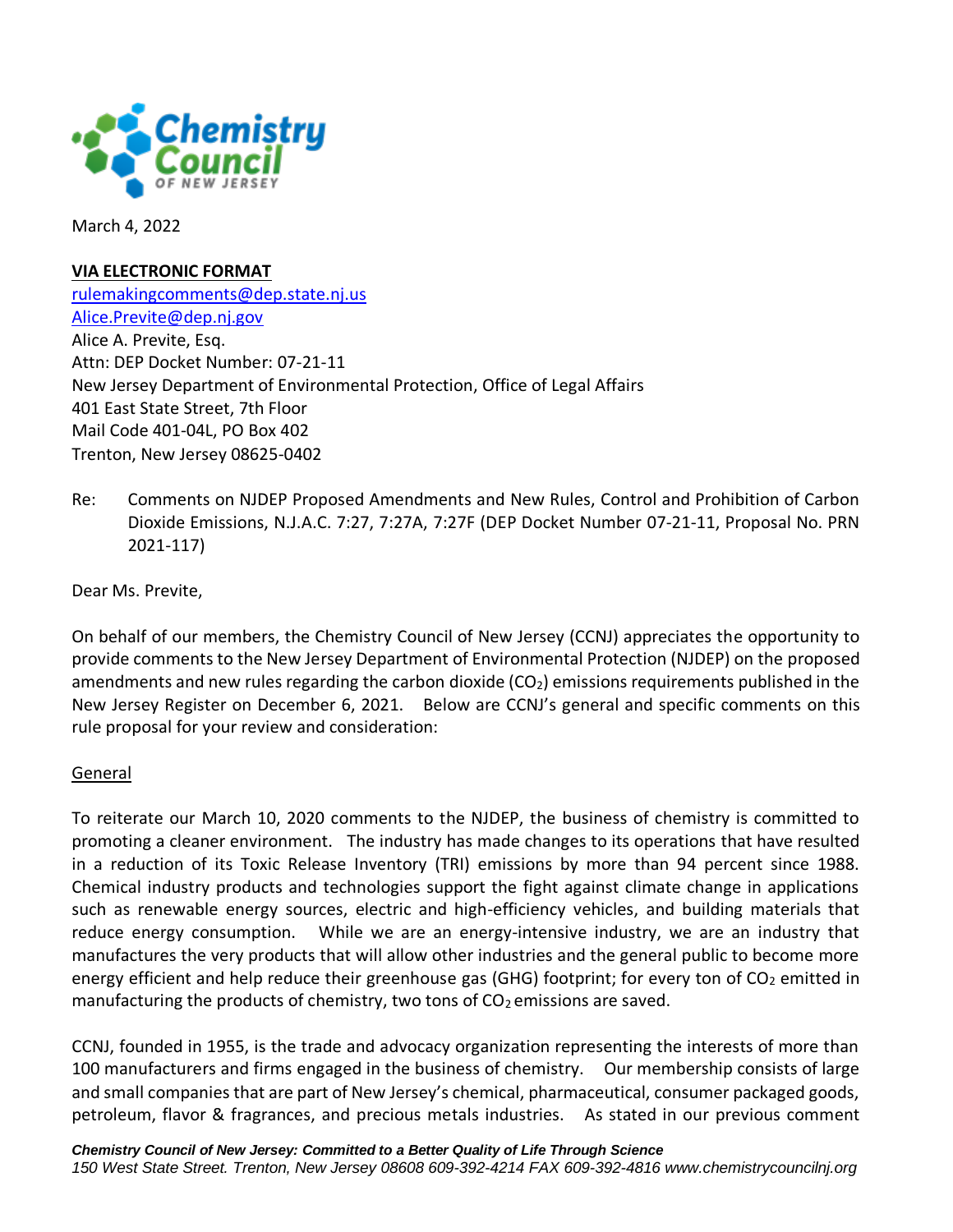letters, CCNJ member companies are committed to conducting operations in a sustainable and environmentally responsible manner. For years, our members have been reducing their GHG emissions on a voluntary basis by investing in energy efficiency and renewable energy.

At the same time, we are focused on pursuing business goals that add to New Jersey's economic recovery. With 96 percent of all manufactured goods directly touched by chemistry, New Jersey's economy is dependent on the products created by the members of CCNJ; this was made even more evident during the COVID-19 health emergency. CCNJ and its members support the global goal of achieving meaningful GHG emissions reduction in a cost-effective way, which includes ensuring that all fuels and technologies can compete to achieve emissions reduction in the most technologically, economically, and logistically efficient manner. We strongly believe that ignoring cost and practicality can impair emissions reduction while imposing significant costs to the citizens and business interests in New Jersey.

Overall, CCNJ does not see significant GHG emissions reduction or benefits to public health and the environment in this rule proposal. Again, as stated in our March 2020 letter, the NJDEP has acknowledged that most of New Jersey's air pollution, including GHGs, comes from mobile and out-ofstate sources; as such, this rulemaking will be ineffective in accomplishing material GHG reductions due to the mobile and trans-border characteristics of GHGs and their impacts. When you evaluate the data, which shows that emissions from major facilities are decreasing because of economic drivers, better controls/pollution prevention, and process improvements, it is clear that the point sources in New Jersey that are the subject of this proposed regulation are not the problem. Despite these realities, this rule proposal will create material new costs for New Jersey businesses and citizens, as well as business uncertainty and compliance risk for the regulated community, with little or no GHG and climate change benefit in return. The NJDEP is embarking in numerous regulatory proposals as part of the New Jersey Protecting Against Climate Threats (NJPACT) initiative. Department and corporate funds spent and resources used to implement requirements from this proposal that result in little environmental benefit would not be available to implement other programs.

## Regulation of CO<sub>2</sub>

CCNJ is deeply concerned about the NJDEP's proposal to define  $CO<sub>2</sub>$  an air contaminant. The elimination of rule language under N.J.A.C. 7:27-1 will result in what we assume to be unintended consequences. In order to prevent immediate non-compliance, we strongly recommend that the NJDEP leave the following provisions intact with one addition to clarify that the treatment of  $CO<sub>2</sub>$  as an air contaminant only pertains to the requirements of N.J.A.C. 7:27-21 and N.J.A.C. 7:27F. Otherwise, we believe that thousands of businesses, schools, hospitals, apartment buildings, hotels, and other facilities in New Jersey will be immediately out of compliance upon the effective date of the adopted rule for not having Title V/preconstruction air permits and emission limits in permits for  $CO<sub>2</sub>$ . These "absurd results" are precisely what led the United States Environmental Protection Agency (USEPA) to create the "Tailoring Rule" under its Clean Air Act regulations (i.e. to prevent triggering air pollution control requirements, New Source Review, and Title V air permitting for facilities and emission sources with emissions over 100 tons/year of CO<sub>2</sub>). Neither the NJDEP nor the USEPA intended the 100 tons/year trigger level to apply to a pollutant like  $CO<sub>2</sub>$  that is emitted at levels that are orders of magnitude higher than levels of criteria pollutants. In fact, the USEPA ultimately set a major source threshold of 25,000 tons/year for  $CO<sub>2</sub>$ . Absent more realistic  $CO<sub>2</sub>$  emission triggers, New Jersey cannot proceed with the proposed changes to the N.J.A.C. 7:27-1 definition of "air contaminant" without creating the "absurd results" outlined above. A simple solution to accomplish the regulation of  $CO<sub>2</sub>$  as an air contaminant would be to retain the existing definition of "air contaminant" with one simple change (highlighted

*Chemistry Council of New Jersey: Committed to a Better Quality of Life Through Science*

*150 West State Street. Trenton, New Jersey 08608 609-392-4214 FAX 609-392-4816 www.chemistrycouncilnj.org*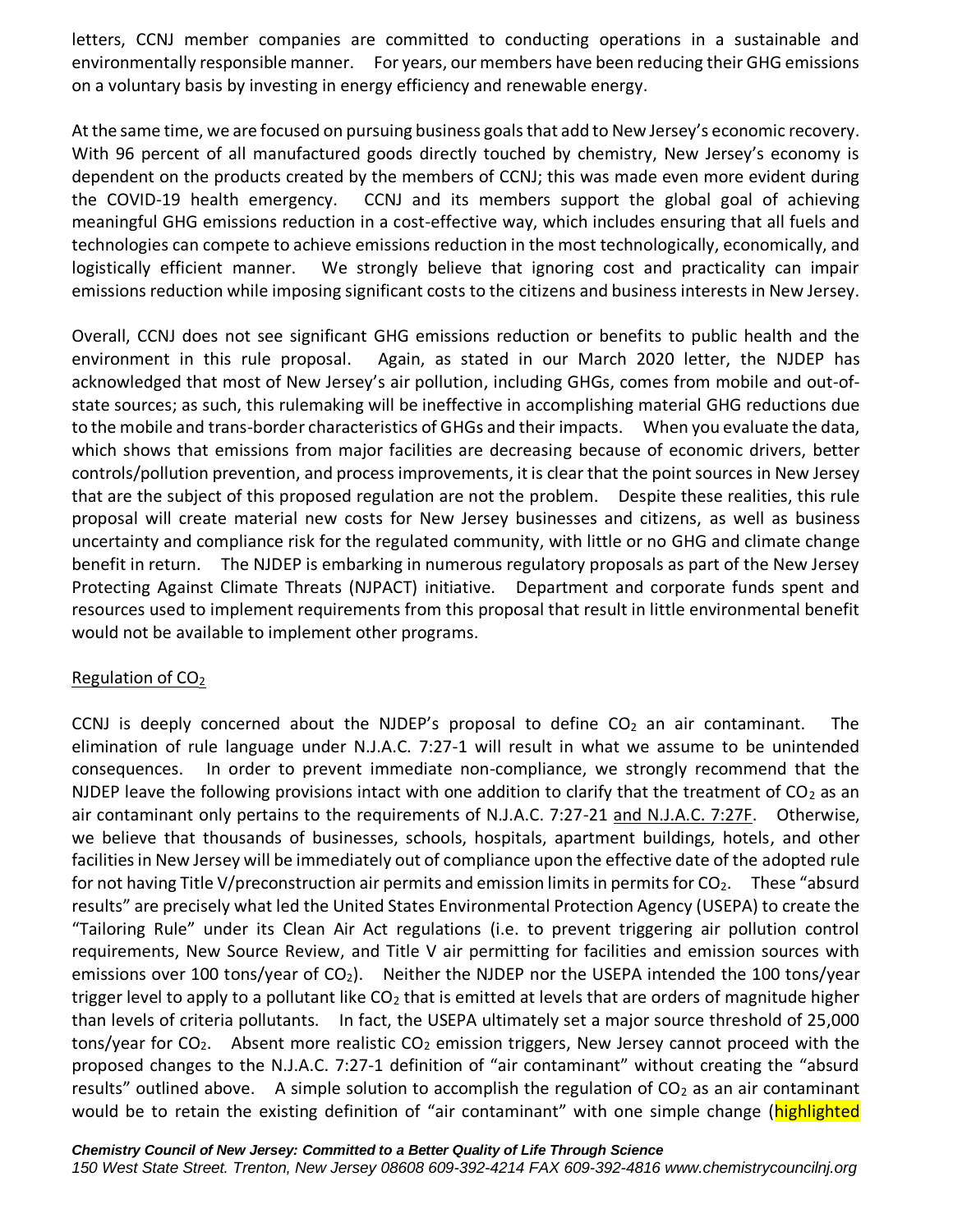below):

"... actual emissions of  $CO<sub>2</sub>$  or potential emissions of  $CO<sub>2</sub>$ ... is not a basis for any of the following under this chapter:

- 1. A requirement to include in a permit application information about  $CO<sub>2</sub>$  emissions;
- 2. A requirement to obtain a permit under N.J.A.C. 7:27-8 or -22;
- 3. A limitation on  $CO<sub>2</sub>$  emissions in a permit;
- 4. A requirement for state-of-the-art analysis with respect to the control of  $CO<sub>2</sub>$  emissions;
- 5. A fee;
- 6. A facility being considered a "major facility";
- 7. An item of equipment or a source operation being considered a "significant source"; or
- 8. The applicability of any other requirement under this chapter, other than the requirements of N.J.A.C. 7:27-21 and N.J.A.C. 7:27F."

# Electric Generating Units (EGUs)

CCNJ appreciates the NJDEP's EGU size limitation of 25 megawatts (MW) or greater for a single unit or aggregate capacity of units since this approach aligns with the current Regional Greenhouse Gas Initiative (RGGI) applicability to regulated sources. However, as previously recommended in our October 18, 2020 comments, we urge the NJDEP to exclude/exempt larger "inside the fence" power plants that sell less than a certain percentage (e.g. 25%) of their power to the grid. In addition, CCNJ strongly recommends that EGUs located at critical infrastructure manufacturing facilities also be exempt as these units are part of disaster recovery plans.

## Boilers

The NJDEP's proposed approach to regulate fossil fuel boilers is unnecessary and far-reaching. One of the points made in our October 2020 letter that we would like to reiterate is the fact that the marketdriven switch to natural gas has netted New Jersey significant GHG reductions over the last 10 years, and there is no reason to believe this will not continue through future boiler replacements. Presently, natural gas boilers emit less GHGs than the average emissions associated with the equivalent amount of electricity from the PJM grid. We are not at a point where requiring electric boilers will result in a net reduction in GHG emissions, and no one knows when that crossover point will come. The proposed rule will create expense, investment uncertainty, and compliance risk for a broad range of businesses, schools, apartment complexes, and other important parts of New Jersey's economy. With that additional stress, more good employers and good corporate citizens will leave the state. Is that risk worth it when there are no emissions reductions to show for it?

In addition to the proposed requirements for boiler electrification, CCNJ is also very concerned about the uncertainty with future permitting, economic feasibility, and the ultimate direction the NJDEP is headed with boiler fleet reporting.

We do agree with the NJDEP not specifying the types of fossil fuel-free heating mechanisms that would qualify as non-fossil-fuel-fired technology since there are other options available beyond electrification, such as use of hydrogen fuel. In order to provide even more flexibility, if the NJDEP decides to move forward with this portion of the rule proposal, CCNJ recommends that new and emerging technologies such as carbon capture/sequestration be included in the rulemaking framework as well.

*Chemistry Council of New Jersey: Committed to a Better Quality of Life Through Science*

*150 West State Street. Trenton, New Jersey 08608 609-392-4214 FAX 609-392-4816 www.chemistrycouncilnj.org*